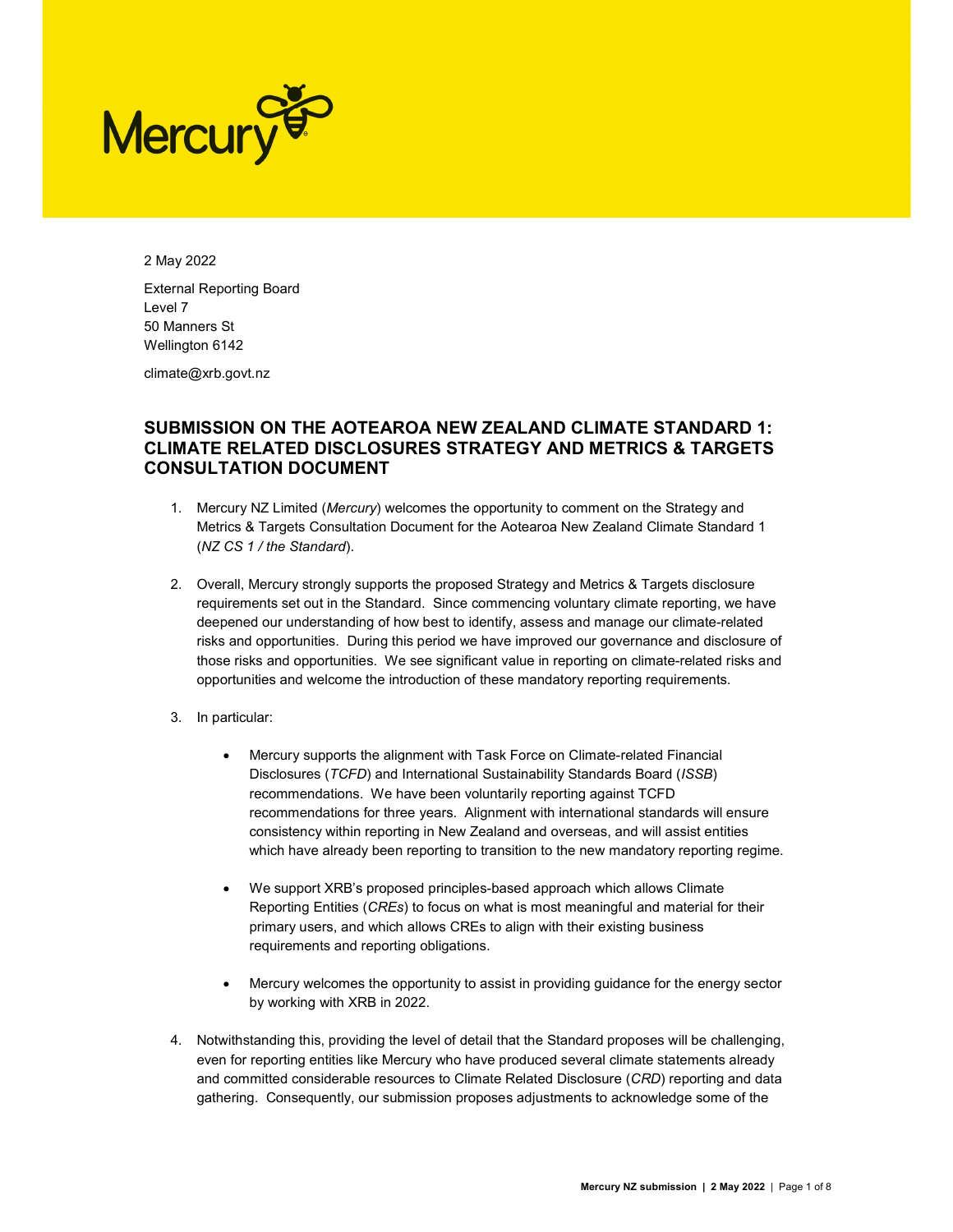most challenging disclosures for CREs, while seeking not to dilute the utility of the Standard for primary users.

- 5. In summary, Mercury's submission seeks:
	- Retention and confirmation of the disclosures as proposed in the consultation document.
	- Recognition of the gaps and deficiencies in publicly available climate science data to inform climate change scenario analysis and climate statements and acknowledgment that this may require CREs to make qualitative rather than quantitative statements in many cases, or may limit the level of detail that can be provided in climate statements – particularly in the first few years of reporting.
	- Confirmation that the guidance will provide clarification on the XRB's intended application of some aspects of the proposed disclosures – including the definition of "potential" and the threshold set by the phrase "may plausibly occur in the future", and guidance as to when qualitative statements may be used in data-deficient situations.
	- Definition of the term "vulnerable to climate risk" to assist with reporting against the mandatory cross-industry metrics.
- 6. We discuss the details of our submission points below.

## MERCURY AND CLIMATE-RELATED REPORTING

- 7. Mercury is a generator and national retailer of electricity in New Zealand. Mercury generates all of its electricity from 100% renewable energy sources (hydro, geothermal, and wind). Mercury is listed on the New Zealand Stock Exchange and the Australian Stock Exchange with foreign exempt listed status.
- 8. As a 100% renewable electricity generator, we are at the forefront of New Zealand's transition to a low emissions economy. We are keenly aware of the challenges and opportunities presented by the drive to decarbonise New Zealand's energy system. We have a key role to play in that transition.
- 9. 2021 was the third year that Mercury has reported on climate-related disclosures in accordance with the recommendations of the TCFD. (Our 2021 Annual Report can be accessed here). We see climate-related disclosures as a major opportunity to support and structure thinking within our organisation on climate related risks and opportunities. Consequently, we welcome the entry into force of the Financial Sector (Climate-related Disclosures and Other Matters) Amendment Act 2021 (CRD Act).
- 10. We have been able to provide steadily more comprehensive CRD information each year, and in FY21 we completed our first scenario analysis consistent with our FY20 Climate Change Management Plan commitments. Our FY21 Climate Change Disclosures were featured in the Climate Disclosure Standards Board's (CDSB) "TCFD Good Practise Handbook".<sup>1</sup>

<sup>1</sup> Climate Disclosure Standards Board Good Practise Handbook (November 2021), online at https://www.cdsb.net/sites/default/files/tcfd\_good\_practice\_handbook\_v5\_pages.pdf, pp 17 & 18.



i<br>I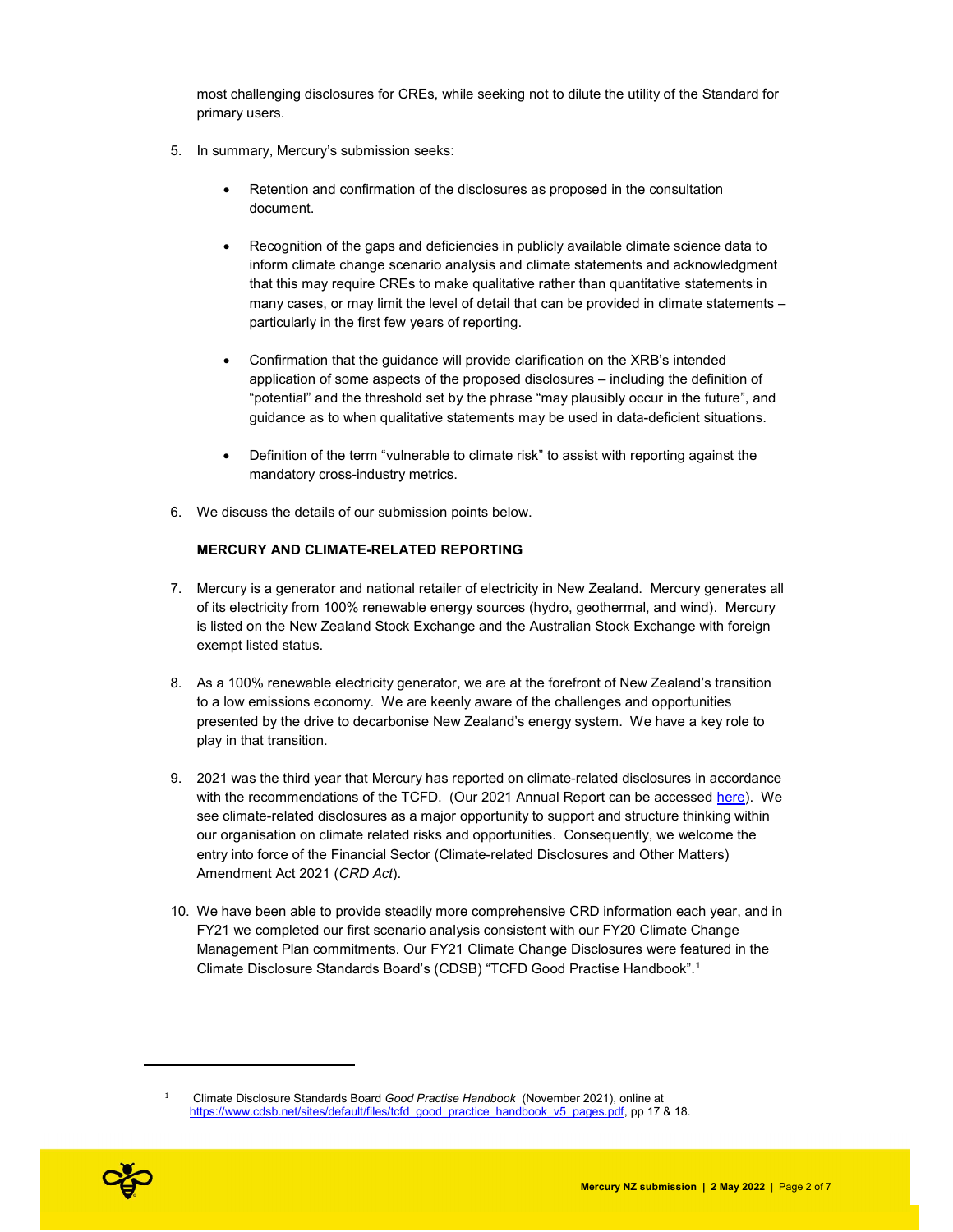11. We are currently working to deepen our understanding of the physical climate risks to our generation assets and aim to incorporate climate change into our existing extreme event modelling.

## MERCURY'S SUBMISSION POINTS

- 12. As noted above, there are many aspects of the proposed disclosures in the Consultation Document that Mercury considers to be appropriate and strongly supports. We have focused our submission points on key areas of interest.
- 13. Mercury supports an approach to reporting that promotes consistency and comparability while allowing CREs to align reporting to other statutory reporting required currently. For example, as a listed issuer, Mercury is required to make market disclosures to comply with the Listing Rules and related legislation. Mercury would appreciate an acknowledgment in the "Presentation" section of the Standard that disclosures may be made via these existing channels where appropriate, so long as material is appropriately cross-referenced or linked within entities' annual climate statements.
- 14. In this regard, Mercury considers that it is important that climate risk is not seen as a standalone or unique type of financial risk that requires separate and distinct treatment. Were the Standard to promote such a distinction it would be inconsistent with the underlying drivers of the TCFD recommendations. The mainstream consideration and adoption of climate risks is best served by enabling CREs to manage and report on climate risk in a manner that is consistent with existing good practice risk reporting.

## Strategy

General comment on proposed Strategy section - Consultation Question 1

- 15. XRB proposes CREs report on actual and potential financial impacts (Paragraphs 5(b) (d) and 6(c)). These are challenging aspects of the draft Standard. Mercury submits:
	- The proposed definition for "potential" is "impacts or financial impacts that may plausibly occur in the future". Mercury considers that this "plausible" threshold is workable but suggests that the Standard and any guidance provided by XRB must be clear that the "plausible" threshold used in climate statements differs to other thresholds used in other financial disclosures that CREs are making. Guidance from XRB on the application of this "plausible" threshold would assist both CREs and primary users understanding disclosures. For example, the guidance could helpfully clarify that:
		- while impacts must be identified where they are plausible, this is a lower threshold than is applicable for other financial disclosures; and
		- **•** within that plausibility threshold there are varying degrees of likelihood of an impact occurring, which may influence the CRE's approach to risk management and strategy.
	- XRB proposes that there be a movement towards quantitative reporting, acknowledging in the discussion document and proposed adoption provisions that many CREs will only be able to make qualitative statements initially. Mercury suggest the Standard picks up the ISSB language which expressly recognises that, where an entity is unable to provide quantitative disclosures, it shall provide qualitative

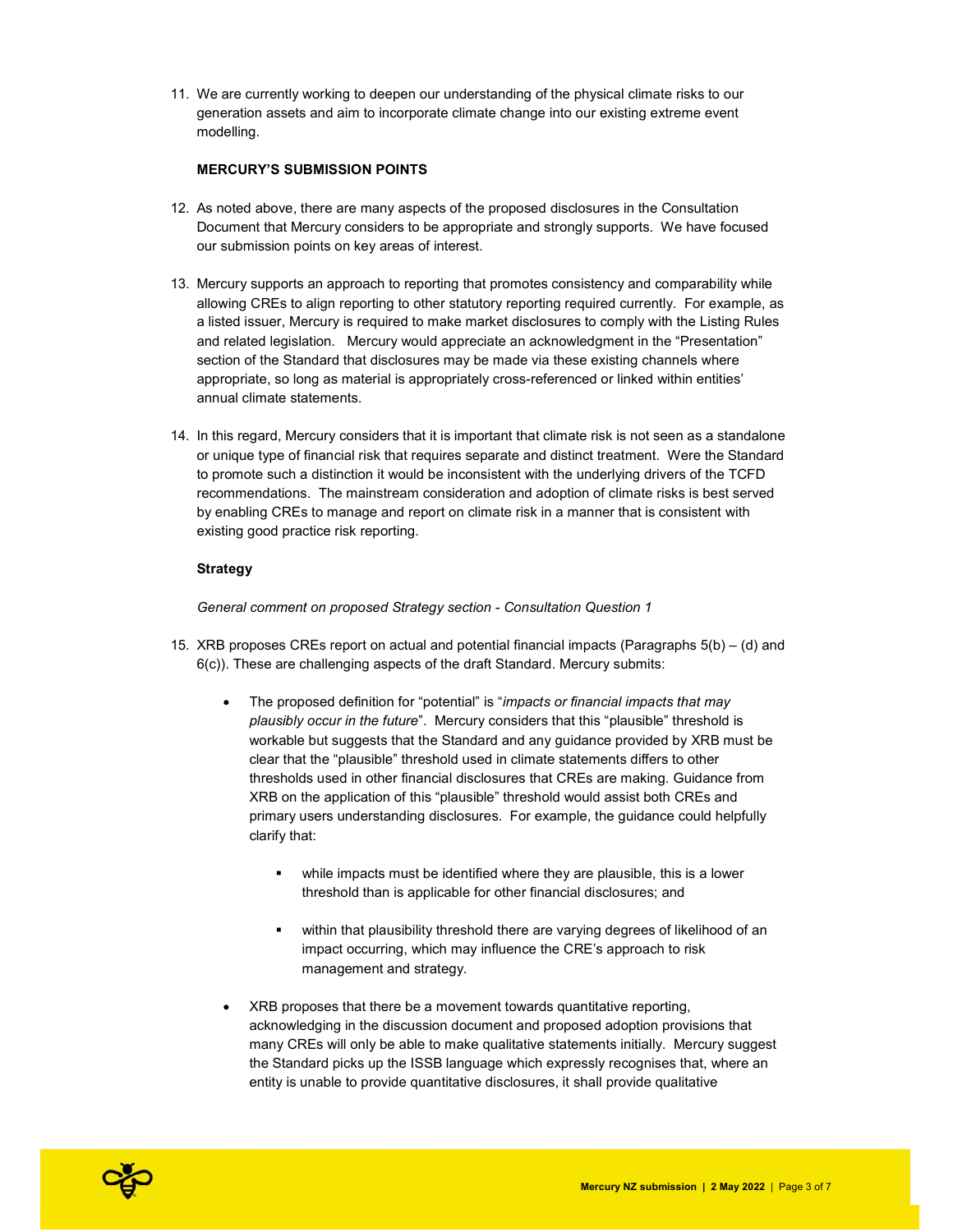information.<sup>2</sup> It would assist CREs if that direction was articulated clearly in the Standard or, as minimum, in the XRB guidance.

Methodologies and assumptions - Consultation Question 1

- 16. Mercury already discusses its methodologies and assumptions in its climate reporting and strongly supports this aspect of the proposed disclosures.
- 17. Transparency in this regard is important it helps primary users to understand the substantive disclosures, and aids comparability between CREs. We support the proposed requirement to disclose methodology and assumptions in climate statements and note that in particular, it will be important for CREs to identify where they are assuming future use of technology such as carbon capture and storage.

Business model and strategy - Consultation Question 2

18. Mercury does not consider separate disclosures are needed in respect of its overall business model. Discussions of relevant aspects of a CRE's business model will naturally flow in discussing strategic climate risks and opportunities, impacts, and other aspects of the strategy disclosures.

Scenario analysis - Consultation Question 3

- 19. Mercury generally supports the two scenarios that XRB proposes to prescribe and agrees they are appropriate. We also support disclosure of external parties or stakeholders involved in scenario analysis.
- 20. Mercury completed its first scenario analysis in FY21. What became apparent through that exercise was that there is still a lack of publicly available physical data and information from which to build climate scenarios in New Zealand. We used NIWA data, but that was only available at a national level. There is a significant gap between the national-level data and the regional-scale information which is needed to effectively inform more granular consideration of impacts on particular CREs' operations. This data gap is currently inefficiently being filled by privately commissioned data for regional requirements.
- 21. Mercury submits that the Government should create a better funding model for Crown Owned Entities such as NIWA, MetService and organisations that conduct climate science research (e.g. Universities). Improved, dedicated funding would allow the creation of transparent and publicly available datasets on physical climate impacts (both at a national and regional level) that can then be incorporated into climate change scenario analysis and subsequent reporting. The current process means a duplication of effort and those organisations not able to fund access to data are losing out – ultimately to the detriment of primary users. This data gap can be plugged, and Mercury considers that publicly available datasets will be hugely beneficial for both CREs and the market generally.
- 22. Mercury appreciates that the XRB is not able to make such a commitment on behalf of the Government, but suggest that as part of establishing the Climate Standard framework, XRB communicate to the relevant Government entities the importance of and urgent need to support reporting with transparent and publicly available datasets.

<sup>2</sup> Exposure Draft IFRS S2 Climate-related Disclosures" at https://www.ifrs.org/content/dam/ifrs/project/climate-related-disclosures/issb-exposure-draft-2022- 2-climate-related-disclosures.pdf, (ISSB Standard) at [14].



i<br>I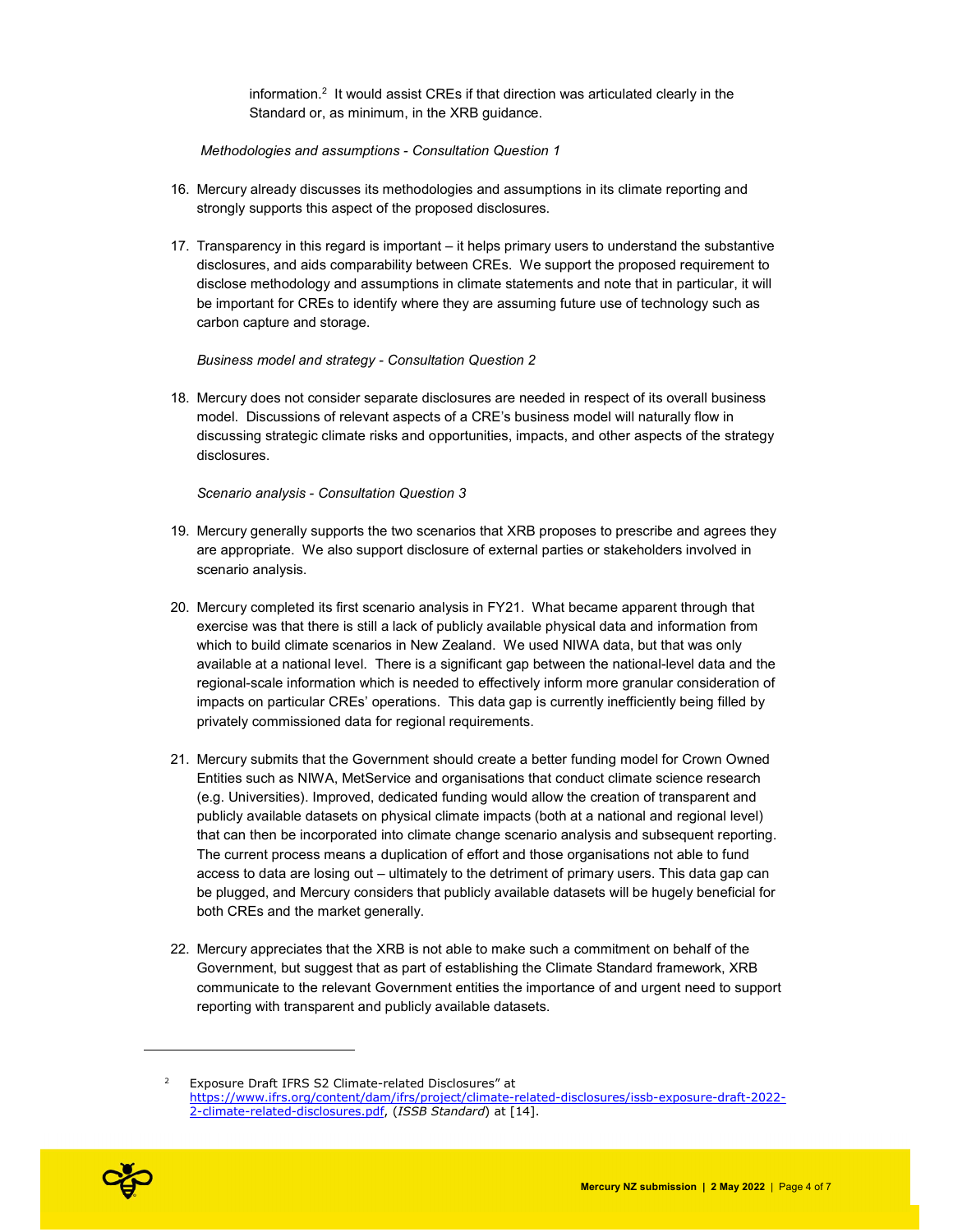#### Adaptation and transition plans - Consultation Question 4

- 23. Mercury supports the proposed incorporation of adaptation and transition plans into climate reporting. We are navigating transition risk as part of our core business, and are also undertaking adaptation planning as a result of business and other regulatory drivers (for example the reporting obligations under section 5ZW of the Climate Change Response Act 2002).
- 24. While actions are underway internally to develop transition and adaptation plans, they are still in the development stage and are also impacted by the issues with data availability (as discussed above). Mercury therefore supports the XRB's proposed adoption provisions which will allow for progressive moves towards the development and incorporation of these plans.

#### Metrics & Targets

General comments on proposed Metrics & Targets – Consultation Question 7

- 25. Mercury generally supports the proposed Metrics and Targets disclosures.
- 26. In respect of the proposed cross-industry metrics, Mercury makes the following specific comments:
	- Mercury supports the mandatory cross-industry metrics related to scope 1-3 emissions and emissions intensity. We already measure and report against those metrics and agree they are key to understanding how a CRE measures and manages its climaterelated risk and opportunities.
	- Two of the other mandatory metrics proposed are the percentage or amount of assets "vulnerable to" physical risk and transition risk. The determination of what is "vulnerable" to risk is left for CREs' judgment. This creates potential for divergence between CREs, which could then result in issues of comparability between climate statements. Mercury considers that it would be beneficial to ensure that CREs are using a similar standard when determining the assets that they consider to be vulnerable. We consider that a definition of "vulnerable" would assist in driving greater consistency and clarity in the reporting of those metrics.
- 27. Mercury already commissions a Greenhouse Gas (GHG) inventory report and supports the proposed requirement for CREs to prepare a GHG Report for assurance and inclusion in climate statements.
- 28. Mercury supports the proposed disclosure requirements related to disclosure of targets and already has this work underway.

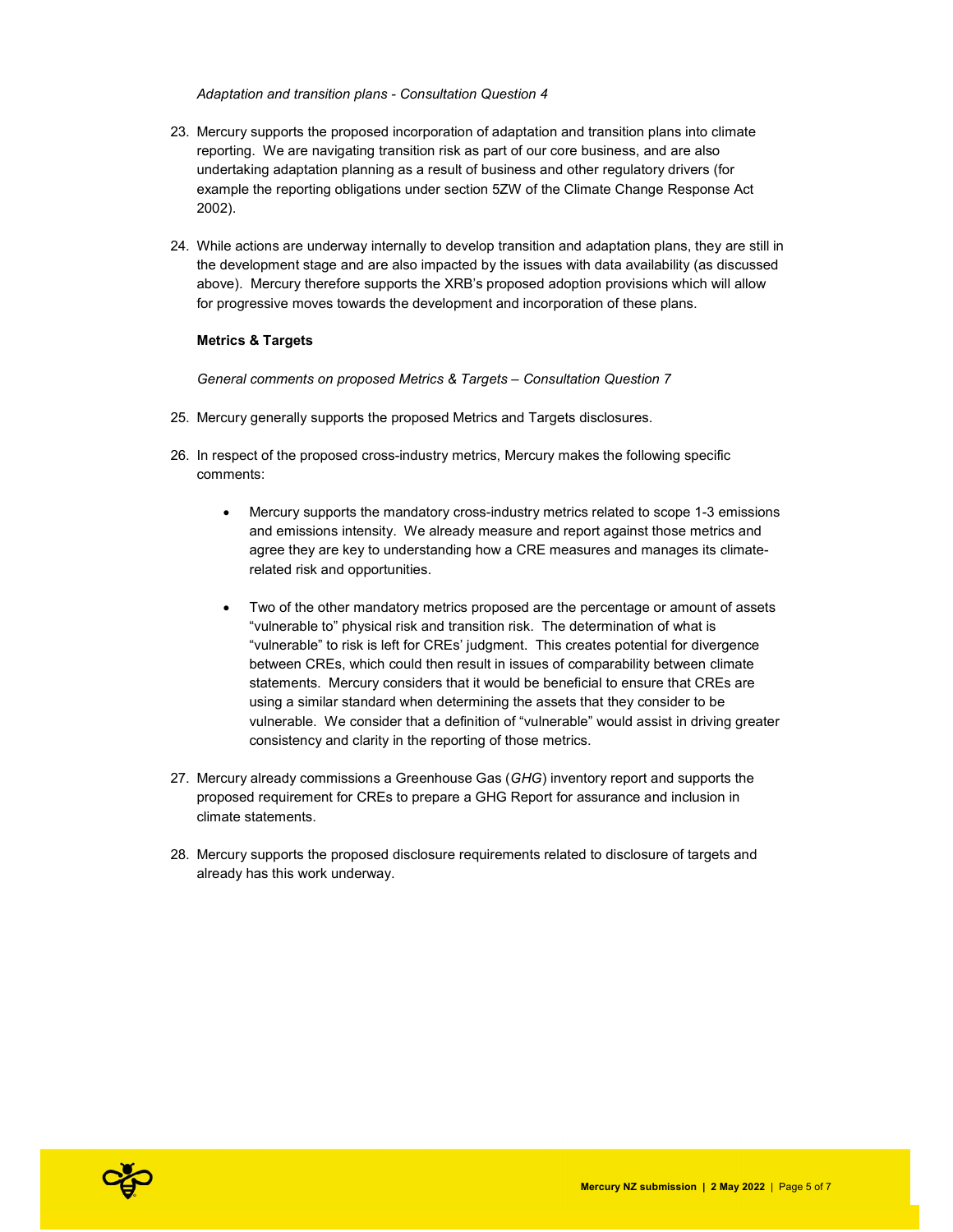Industry-specific metrics – Consultation Question 8

- 29. Mercury supports the XRB's proposal not to specify industry-specific or entity-specific metrics. It is appropriate to leave this detail for CREs to determine, as relevant to their business and with an eye to what is most useful, material, and relevant for primary users.
- 30. We consider though, that sector-specific guidance is necessary and will be highly valuable. We note the ISSB Standard contains a set of proposed metrics for the electricity utilities and power generators which could usefully inform any guidance from the XRB. $^3$

#### Assurance

## Assurance – Consultation Questions 10 and 13

31. Mercury is supportive of requiring only limited assurance, with CREs having the option of seeking reasonable assurance on a voluntary basis – this appropriately reflects the early stage in development of climate related disclosures and the need to continue to build capacity and capability in this area.

## **Materiality**

32. Mercury suggests that, where possible, the Standard should seek to achieve consistency with existing financial reporting materiality tests. To that end Mercury suggests that the Standard's materiality definition could more directly align with the test set out in section 59 of the Financial Markets Conduct Act 2013. That materiality test focuses on information that "a reasonable person would expect to, or to be likely to, influence" relevant investors. Application of this test could avoid CREs having to grapple with multiple and/or diverging approaches to materiality and provide for greater consistency in the treatment of climate-related matters as core business issues.

## Adoption

33. Mercury supports the XRB's proposed approach to adoption, including the option for CREs that are more advanced to choose not to use first time adoption provisions if they are able to comply with the main disclosure requirements in their first climate statement.

<sup>3</sup> ISSB Standard, Appendix B32, available at https://www.ifrs.org/content/dam/ifrs/project/climaterelated-disclosures/industry/issb-exposure-draft-2022-2-b32-electric-utilities-and-powergenerators.pdf



i<br>I